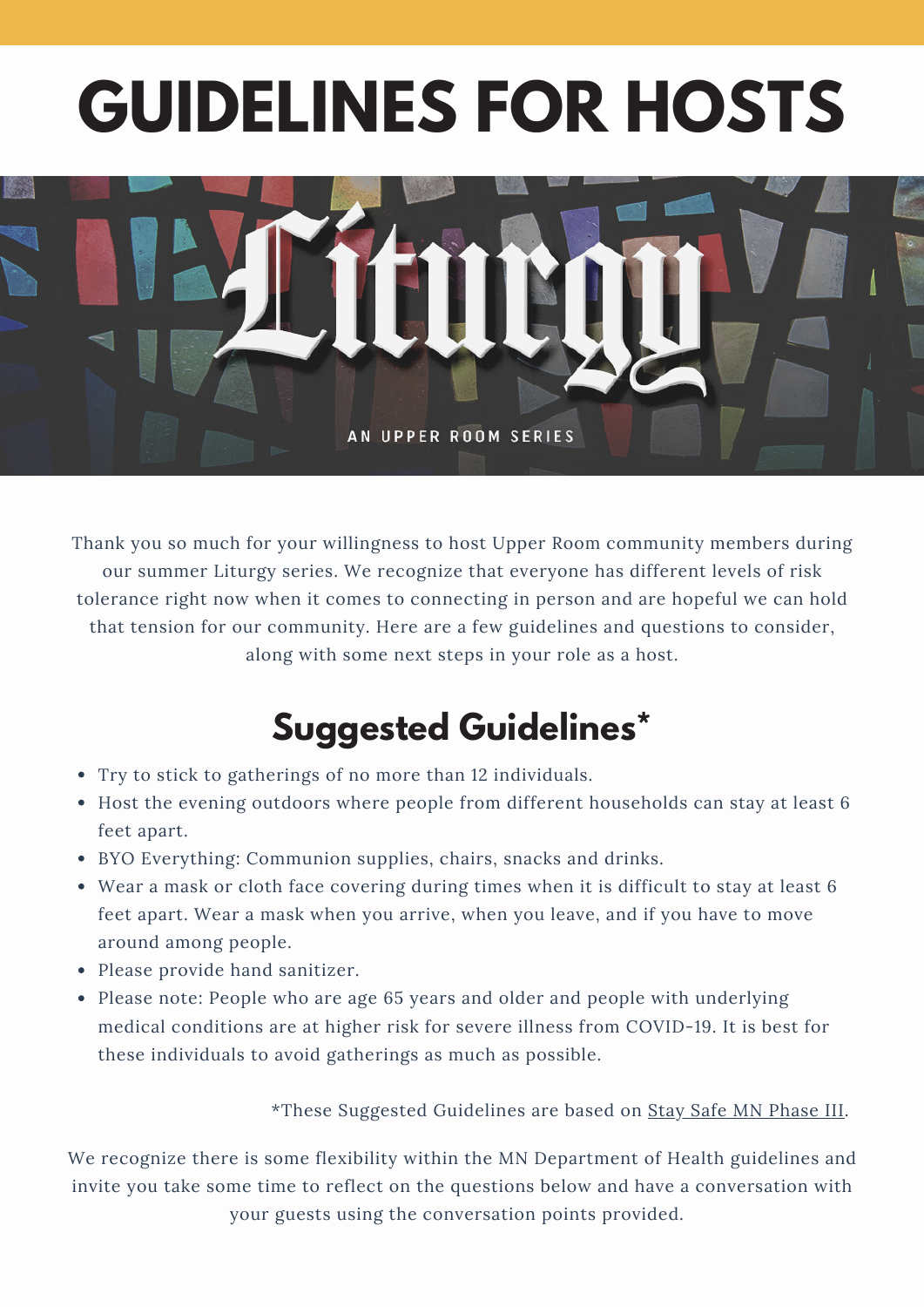# **Considerations for the Host**

As as host, it will be important to think through your own level of risk tolerance as you invite others into your space.

- Not everyone is comfortable offering bathroom privileges. How do you feel about this as a host? (If you are open, please consider ditching cloth towels in favor of disposable ones and having soap and hand sanitizer on hand.)
- We acknowledge that even when social distancing is prioritized, we understand it might not be entirely possible with small children. How do you feel about this as a host? Are you comfortable with children in your backyard?
- While gathering in homes, masks are suggested but not required as a host would you want your guests wearing masks while you gather?
- In the event of bad weather, are you open to having the group meet inside your home? (Currently the Stay Safe MN guidelines say no more than 10 indoors and we will continue to offer an all virtual option each week.)
- Are you comfortable with this statement: I understand that it is my responsibility to communicate openly with the group members about expectations and guidelines of our gathering.

# **Liturgy Group Communication**

After you personally land on some guidelines, prior to your first Sunday together, we are asking hosts to engage in a conversation so that everyone in your group feels clear about expectations and guidelines before your first meeting.

- Share with the group where you land with bathroom use.
- If you are open to hosting children, discuss the following question: We acknowledge that even when social distancing is prioritized, we understand it might not be entirely possible with small children. How do we feel about this? Are there ways we can be intentional or creative with this?
- Ask this question of the group: What is our agreement around wearing masks?
- If you are open to moving the gathering indoors, discuss the following question: What would our group like to do in the event of bad weather? Stay home and connect virtually? Move indoors? Find another creative solution?
- Share with the group the following guideline: In an attempt to help avoid the spread of the virus - please let our group members know if you have symptoms of or have tested positive for COVID-19. Group members are then encouraged to follow the guidelines provided by the MN [Department](https://www.health.state.mn.us/diseases/coronavirus/waiting.pdf) of Health and let the Upper Room Staff know so that we can be praying for you.